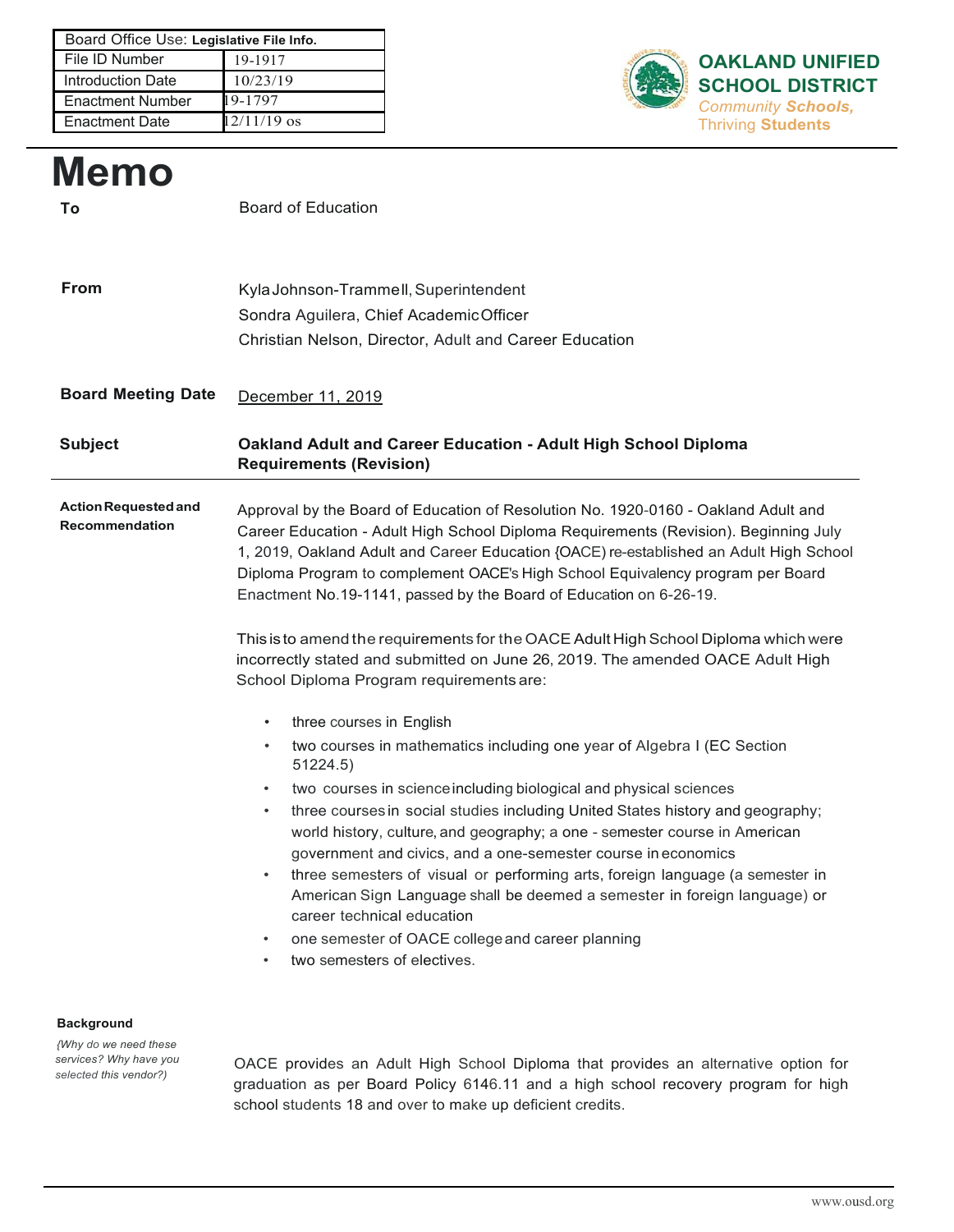

OACE has a robust and continuous 149-year history of providing Adult Education services throughout the City of Oakland. Since July of 2015, ongoing dedicated Adult Education funding through the California Adult Education Program (CAEP) in the Governor's budget and the federal support of the Workforce Innovations and Opportunity Act, (WIOA) Title II funding, along with CalWORKs and other sources of funding, have been supporting OACE eachyear to provide Basic Skills, High School Diploma/Equivalency, ESL College and Career Readiness, Family Literacy, Career Technical Education, and Pre-Apprenticeship Math instruct ion.

**Fiscal Impact** Funding resource(s): No Fiscal Impact

Attachments Resolution No. 1920-0160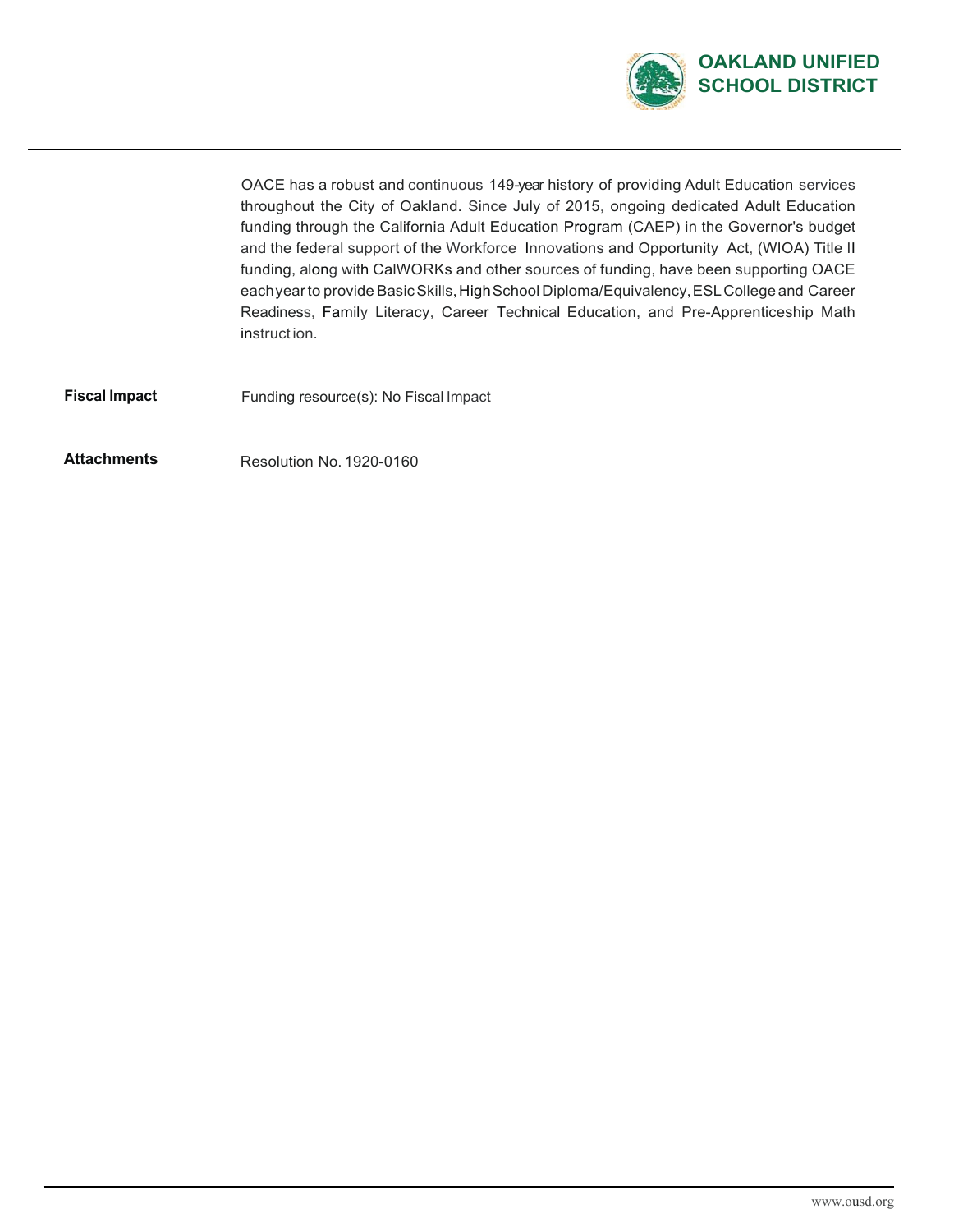| Legislative File Info. |               |  |
|------------------------|---------------|--|
| l File ID Number:      | 19-1917       |  |
| Introduction Date:     | 10/23/19      |  |
| Enactment Number:      | 19-1797       |  |
| Enactment Date:        | $12/11/19$ os |  |

## **RESOLUTION OFTHE BOARD OF EDUCATION OFTHE OAKLAND UNIFIED SCHOOL DISTRICT NO.1920-0160**

### **Oakland Adult and Career Education - Adult High School Diploma Requirements (Revision)**

**WHEREAS,** Beginning July 1, 2019, Oakland Adult and Career Education ("OACE") re-established an Adult High School Diploma Program to complement OACE's High School Equivalency program per Board No. 19- 1291, passed on 6-26-19;

**WHEREAS,** Per Board Policy 6146.11, an Adult High School Diploma Program has been a long-standing offering of OACE's 149-year history of providing Adult Education services throughout the City of Oakland;

**WHEREAS,** OACE is accredited by the Western Association of Schools and Colleges ("WASC");

**WHEREAS,** The OACE Adult High School Diploma Program ("Program") was offered until 2011 when due to budget cuts the Program was eliminated;

**WHEREAS,** Since July of 2015, ongoing dedicated Adult Education funding through the California Adult Education Program ("CAEP") in the Governor's budget and federal support provide OACE funding to offer an Adult High School Diploma Program;

**WHEREAS,** OACE's Adult High School Diploma Program provides adult learners a diploma option and a credit recovery option for high school students 18 and over to make up credits to graduate with their OUSD high school:

**WHEREAS,** OACE's Adult High School Diploma Program provides adult learners offerings that meet the state of California course completion requirements and A-G requirements through in-person, online and a blended learning model;

**WHEREAS,** OACE uses state approved curriculum developed by OACE certificated instructors and online resources for all courses;

**WHEREAS,** the requirements for the OACE Adult High School Diploma which were incorrectly stated and approved per Board Enactment No.19-1141 on June 26,2019,

**NOW,THEREFORE, BE IT RESOLVED,** the Governing Board hereby amends the requirements for the Adult High School Diploma offered through OACE as follows: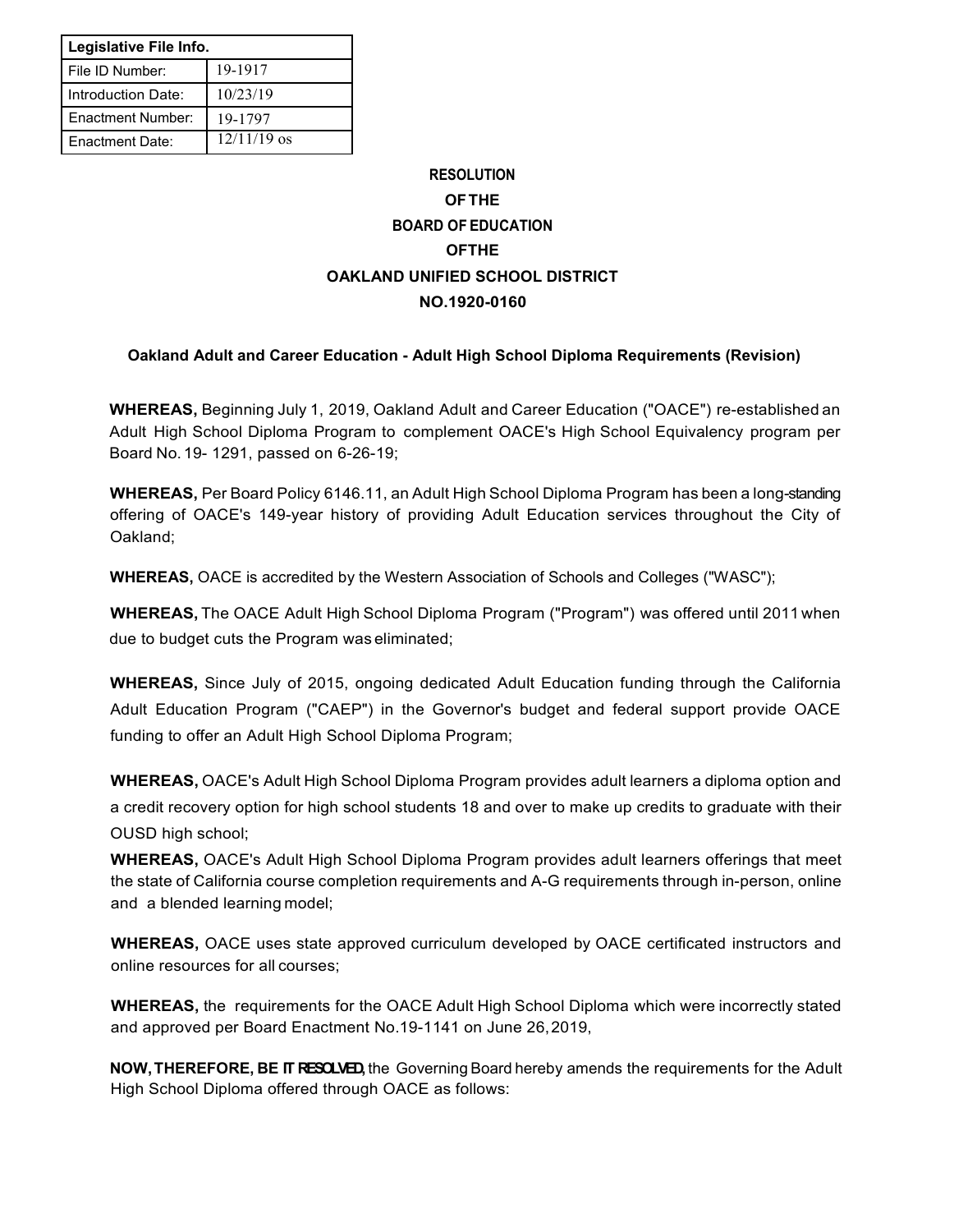| Legislative File Info. |               |  |
|------------------------|---------------|--|
| File ID Number:        | 19-1917       |  |
| Introduction Date:     | 10/23/19      |  |
| Enactment Number:      | 19-1797       |  |
| <b>Fnactment Date:</b> | $12/11/19$ os |  |

- three courses in English
- two courses in mathematics including one year of Algebra I {EC Section 51224.5)
- two courses in science including biological and physical sciences
- three courses in social studies including United States history and geography; world history, culture, and geography; a one-semester course in American government and civics, and a one- semester course in economics
- three semesters of visual or performing arts, foreign language (a semester in American Sign Language shall be deemed a semester in foreign language) or career technical education
- one semester of OACE college and career planning
- two semesters of electives.

Passed by the following vote this 11<sup>th</sup> day of December, 2019:

| <b>PREFERENTIAL AYE:</b> | None                                                                                                  |  |
|--------------------------|-------------------------------------------------------------------------------------------------------|--|
| PREFERENTIAL NOE:        | None                                                                                                  |  |
| PREFERENTIAL ABSTENTION: | None                                                                                                  |  |
| PREFERENTIAL RECUSE:     | None                                                                                                  |  |
| AYES:                    | Jumoke Hinton Hodge, Gary Yee, Roseann Torres,<br>Shanthi Gonzales, James Harris, Vice President Jody |  |
| NOES:                    | London                                                                                                |  |
| ABSTAINED:               | None                                                                                                  |  |
| RECUSE:                  | None                                                                                                  |  |
| ABSENT:                  | <b>President Aimee Eng</b>                                                                            |  |